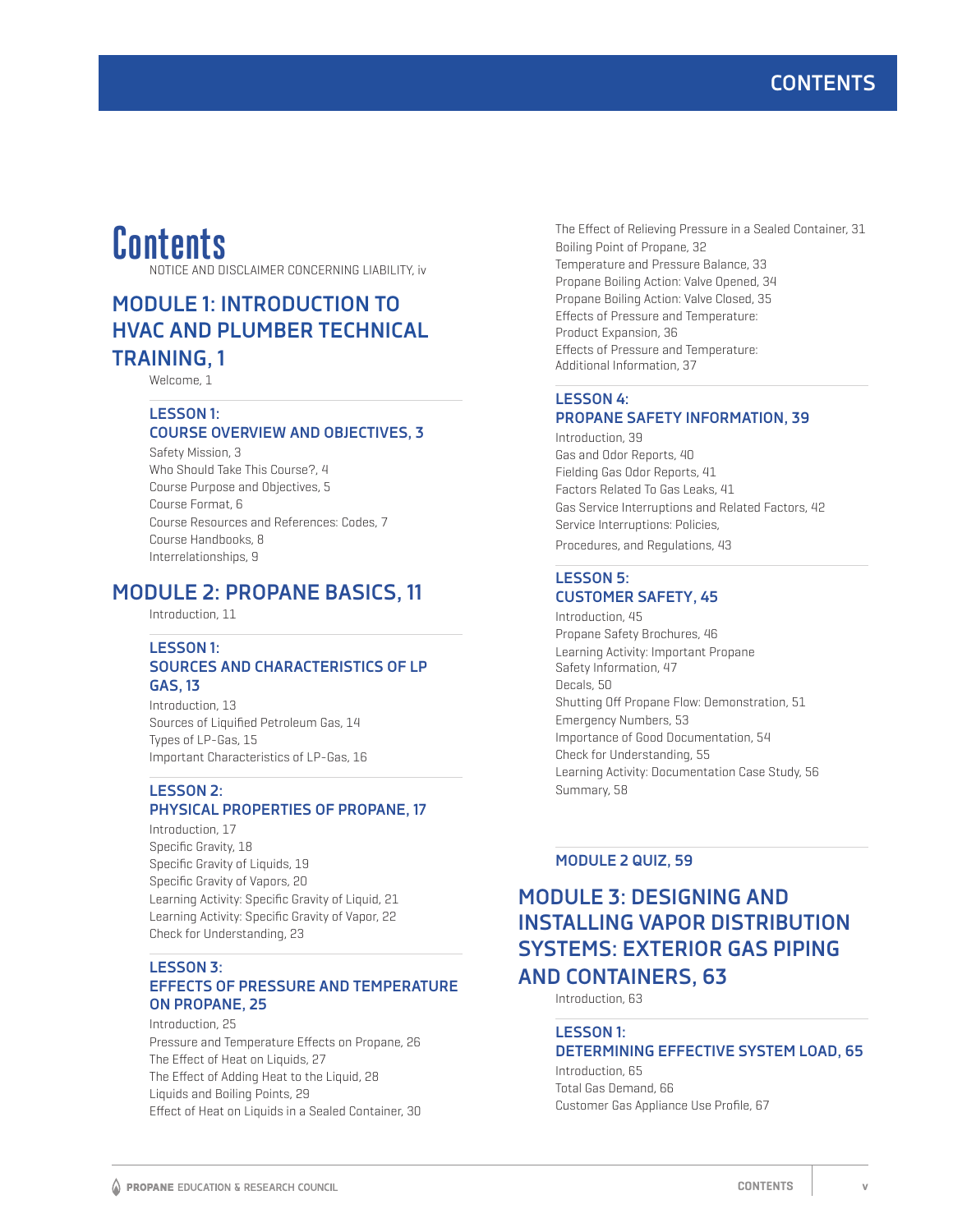Determining Total Gas Demand, 68 Check for Understanding, 69 Effective System Load, 70 Determining Effective System Load, 71 Learning Activity: Calculate Effective System Load, 72 Total Gas Demand vs. Effective System Load, 73

### **LESSON 2: FACTORS AFFECTING SELECTION OF A PROPERLY SIZED CONTAINER, 75**

Introduction, 75

Overview of Factors Affecting Container Sizing, 76 Vaporization and Container Sizing, 77 Vaporization Rate Factors: Wetted Surface Area, 78 Vaporization Rate Factors: Temperature, 79 Vaporization Rate Factors: Humidity, 80 Vaporization Charts and Tables, 81 Reading Vaporization Charts, 82 Container Installation: Aboveground vs. Underground, 83 Customer and Marketer Considerations, 84 Other Considerations, 85 Check for Understanding, 86

### **LESSON 3: SELECTING AND SIZING PIPE AND TUBING, 87**

Introduction, 87 Overview of Pipe and Tubing Materials, 88 Steel and Wrought Iron Pipes: Characteristics and Connection Mechanisms, 89 Steel and Wrought Iron Pipes: Categories and Installation Considerations, 90 Copper Tubing: Characteristics and Connection Mechanisms, 91 Copper Tubing: Categories, 92 Copper Tubing Installation Considerations, 93 PE Pipe and Tubing: Characteristics and Connection Mechanisms, 94 PE Pipe and Tubing: Categories and Installation Considerations, 95 CSST: Characteristics and Connection Mechanisms, 96 Sizing Pipe and Tubing Between Firstand Second-Stage Regulators, 97 Sizing Pipe and Tubing for Multiple Second-Stage Regulators, 99 Learning Activity: Select the Appropriate Piping and Tubing Size, 100

### **LESSON 4: INSTALLING VAPOR DELIVERY LINES, 101**

Introduction, 101 NFPA 58 Requirements for Piping Installation, 102 Aboveground Lines, 103 NFPA 58 Requirements for Aboveground Lines, 104 Installing Underground Lines, 105 Step 1. Dig a Trench, 106 Steps 2 and 3. Insert Pipe or Tubing in the Trench and Plug or Cap Lines, 107 Testing Outside Lines, 108 Step 4. Testing Outside Piping Systems, Step-by-Step, 109 Step 5. Backfill the Trench, 111 Check for Understanding, 112

### **LESSON 5: INSTALLING VAPOR DELIVERY LINES: PE PIPE AND TUBING, 113**

Introduction, 113 PE Pipe and Tubing, 114 Joining PE Pipe and Tubing, 115 Mechanical Fittings, 116 Special Tools, 118 Laying PE Pipe, 119 Installing Tracer Wire, 120 Attaching the PE Piping, 121 Attaching the PE Piping to the Mechanical Fittings, 122 Check for Understanding, 123

### **LESSON 6: INSTALLING VAPOR DELIVERY LINES: COPPER, 125**

Introduction, 125 Copper Tubing, 126 Laying Copper Tubing, 127 Joining Copper Tubing, 128 Flared Tube Connectors, 129 Step-by-Step: Creating a Flare Connection, 130 Learning Activity: Identify Good Flare Connections, 132

### **LESSON 7: INSTALLING VAPOR DELIVERY LINES: METAL AND CSST, 133**

Introduction, 133 Steel and Wrought Iron Pipe, 134 Steel Pipe Fittings, 135 Types of Steel Pipe Fittings, 136 Cutting and Threading Tools, 138 Measuring Steel Pipe, 139 Step-by-Step: Cutting Steel Pipe, 140 Step-by-Step: Threading Steel Pipe, 141 Step-by-Step: Assembling Threaded Pipe Connections, 142 Laying Steel Piping, 143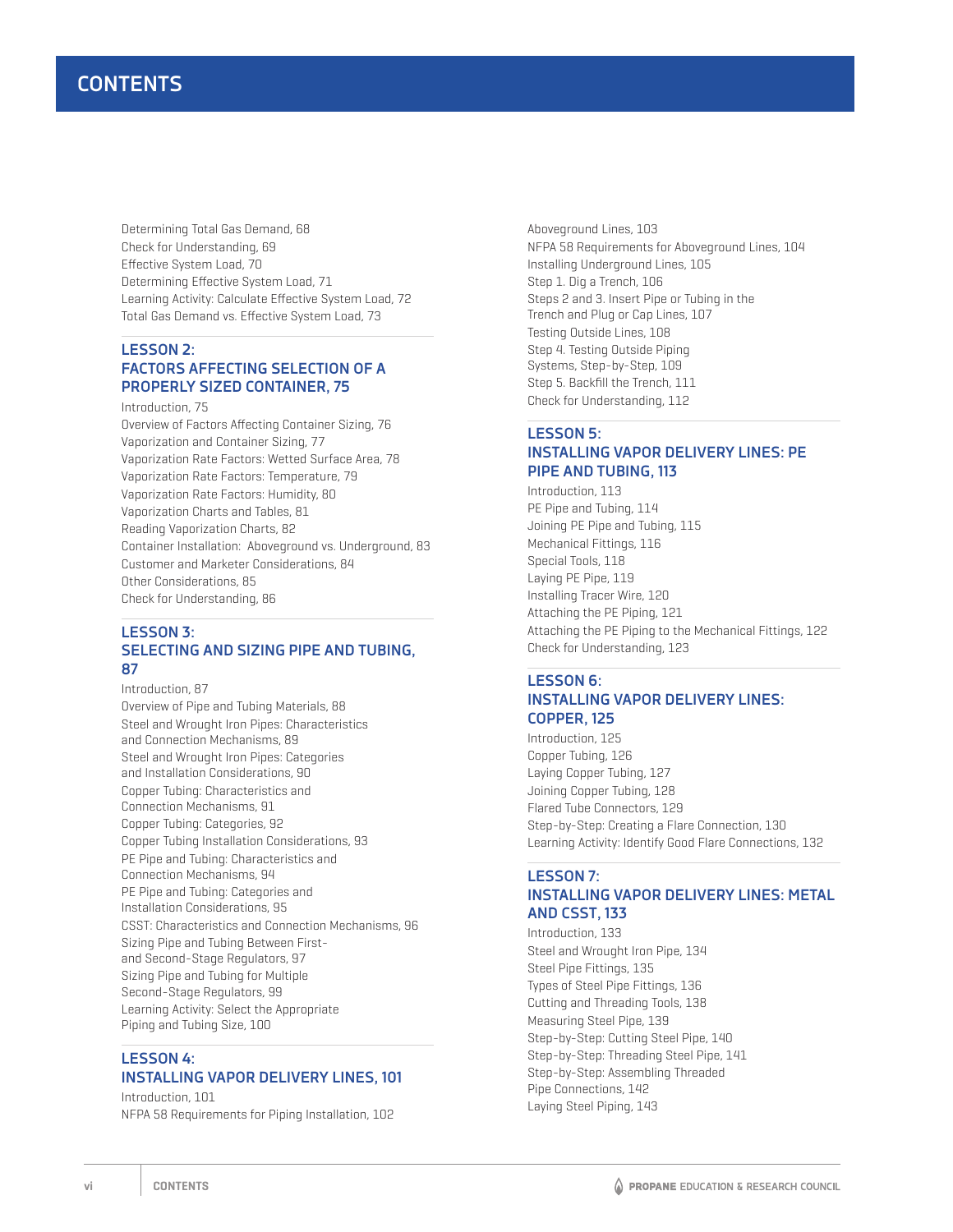# **CONTENTS**

Check for Understanding, 144 Corrugated Stainless Steel Tubing, 145 Installing CSST: Precautions, 146 Module Summary, 148

### **MODULE 3 QUIZ, 149**

# **MODULE 4: DESIGNING VAPOR DISTRIBUTION SYSTEMS: REGULATORS AND METERS, 153**

Introduction, 153

#### **LESSON 1: REGULATOR SIZING AND SELECTION, 155**

Introduction, 155 Purpose of Regulators, 156 Regulator Components, 157 Learning Activity: Identify Regulator Components, 159 Types of Regulators, 160 Single-Stage Regulators, 161 First- and Second-Stage Regulators, 162 High-Pressure Regulators, 163 Integral 2-Stage Regulators, 164 Regulators for 2-psi Systems , 165 Learning Activity: Identify Types of Regulators, 166 Regulator Operations, 167 Satisfying Gas Demand, 168 Adjusting Outlet Pressure, 170 Relieving Excess Pressure, 171 Regulator Vent, 172 Causes of Regulator Freeze-up, 173 Preventing Regulator Freeze-up, 174 Check for Understanding, 175 Factors for Selecting Regulators, 176 Inlet Pressure, Outlet Pressure, and Total Gas Demand, 177 Overpressure Protection, 178 Regulator Performance Curves, 179 Designing the Second-Stage Regulator System, 180 Factors in Determining the Number of Second-Stage Regulators, 181 Learning Activity: Select The Number of Second-stage Regulators, 182 Pressure Requirements, 183 Checking Your Second-Stage Regulator Selection, 184 Selecting First-Stage Regulators, 185 Selecting 2-psi Regulators, 186 Selecting Regulators: LP-Gas Code, 187 Selecting Regulators: General Considerations, 188 Check for Understanding, 189

#### **LESSON 2: VAPOR METERS, 191**

Introduction, 191 Vapor Meter Operation, 192 Propane Capacities of Vapor Meters, 193 Pressure Factors, 194 Sizing a Vapor Meter, 195 Check for Understanding, 196 Meter Indexes, 197 Other Meter Accessories, 198 Other Vapor Meter Issues, 199 Module Summary, 200

#### **MODULE 4 QUIZ, 201**

# **MODULE 5: DESIGNING VAPOR DISTRIBUTION SYSTEMS: INTERIOR GAS PIPING, 203**

Introduction, 203

#### **LESSON 1: BTU LOAD AND REGULATOR REVIEW, 205**

Introduction, 205 Determine Total Demand, 206 Diversity of Load, 207 Learning Activity: Calculate Effective System Load, 208 Purpose and Function of Regulators, 209 Factors for Selecting Regulators, 210 2-PSI System Regulator Requirements, 211 Line Regulators, 212 Sizing and Selecting Line Regulators, 213 Requirements for Line Regulators, 214 Use of Vent Limiters on Line Regulators, 215 Venting Line Regulators, 216 Venting Line Regulator Code Requirements, 217 Outdoor Line Regulators, 218 Learning Activity: Vent Limiters and Line Regulators, 219 Check for Understanding, 220

### **LESSON 2: GAS PRESSURE IN INTERIOR PIPING SYSTEM, 221**

Introduction, 221 Volume and Pressure vs. Pipe Length, 222 Volume and Pressure vs. Pipe Size, 223 Check for Understanding, 224

### **LESSON 3: OTHER PIPING CONSIDERATIONS, 225**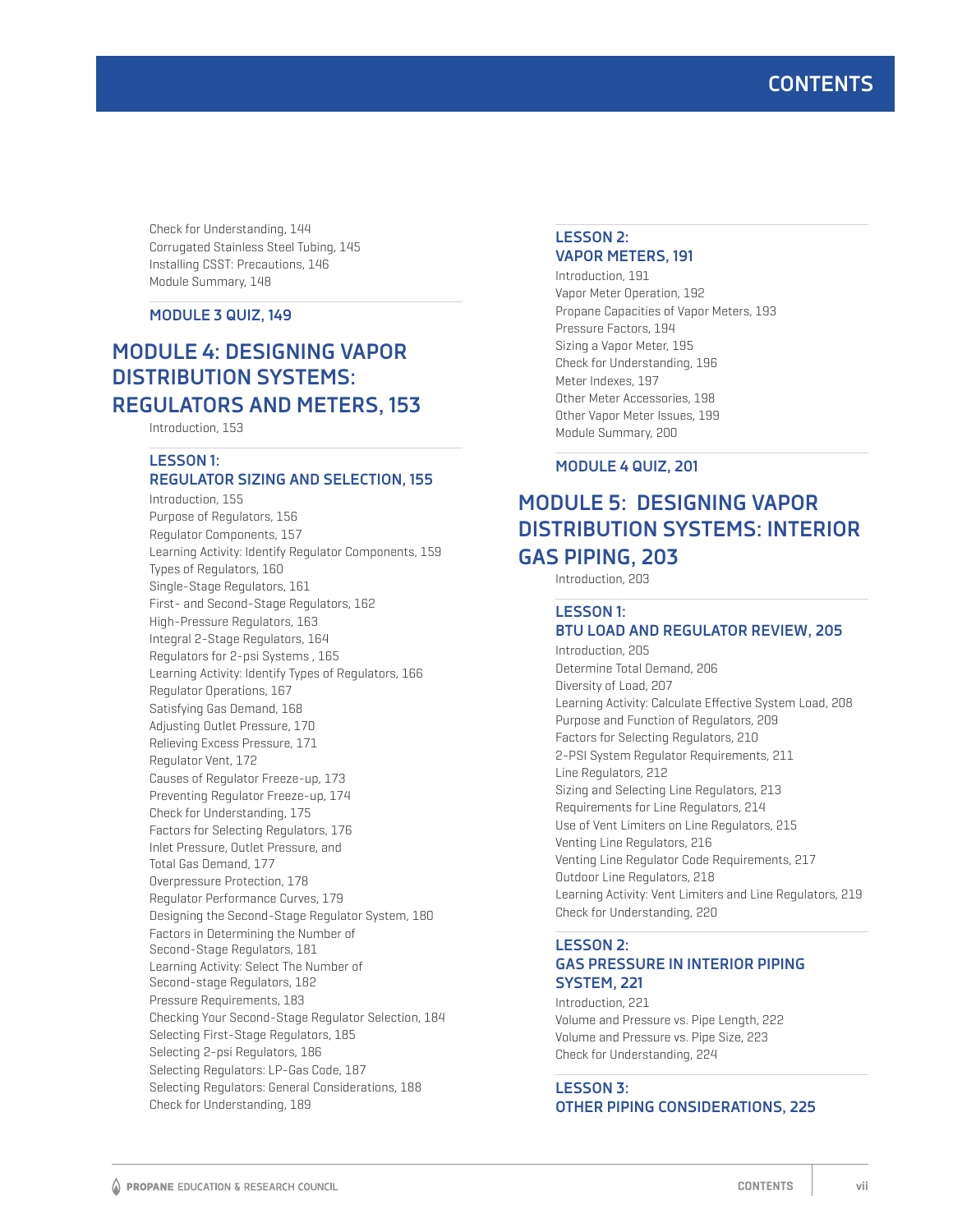Introduction, 225 Piping Material, 226 Metallic Pipe and Tubing, 227 Plastic Pipe and Anodeless Riser, 228 Concealed Piping, 229 Connecting Material Restrictions, 230 Piping Below Foundations, 231 Alternative Piping Locations, 232 Piping Supports, 233 Other Design Requirements, 234 Sediment Traps and Shutoff Valves, 236 Check for Understanding, 237

### **LESSON 4: SIZING GAS PIPING, 239**

Introduction, 239 Code Requirements, 240 Methods for Sizing Gas Pipes, 241 Longest Length Method, 242 Longest Length Method: Steps 1 - 7, 243 Calculation Worksheet: Longest Length Method, 244 Calculation Worksheet: Pipe Sizing Longest Length Method, 245 Branch Length Method, 246 Branch Length Method: Steps 1 - 7, 248 Calculation Worksheet: Branch Length Method, 249 Hybrid Pressure Method, 250 Hybrid Method: 2 PSI Section, 252 Calculation Worksheet: Pipe Sizing, Hybrid Length Method, 253 Hybrid Method: Low-Pressure Section, Steps 1- 3, 254 Calculation Worksheet: Pipe Sizing, Hybrid Method, 255 Writing the Piping Plan, 256 Check for Understanding, 257 Module Summary, 258

**MODULE 5 QUIZ, 259**

# **MODULE 6: INSTALLATION AND PRESSURE TESTING OF INTERIOR VAPOR DISTRIBUTION SYSTEMS, 263**

Introduction, 263

### **LESSON 1: GENERAL INTERIOR PIPING INSTALLATION, 265**

Introduction, 265 Exterior Piping, 266

Pipes and Fittings, 267 Step-by-Step: Connecting Copper Tubing by Brazing, 268 Piping Supports, 269 Concealed Piping, 270 Concealed Connections, 271 Gas Piping in Partitions, 272 Piping in Floors, 273 Branch Pipe Connection, 274 Gas Outlets, 275 Manual Gas Shutoff Valves, 276 Sediment Traps, 277 Appliance Connectors, 278 Installing Appliance Connectors, 279 Step-by-Step: Basic Piping Installation, 280 Determine Pipe Length, 281 Place and Join Piping, 282 Install Piping Supports, 283 Cap or Plug All Pipe and Tubing Outlets, 284 Perform a Pressure Test, 285 Check for Understanding, 286

### **LESSON 2: INSTALLING CSST, 287**

Introduction, 287 Installation Considerations, 288 Training, 289 Electrical Bonding and Grounding, 290 Check for Understanding, 291

### **LESSON 3: PRESSURE TESTING, 293**

Introduction, 293 Code Requirements for Pressure Testing, 294 Test Pressure, 295 Pressure Test Device, 296 Pressure Testing Gauges, 297 Step-by-Step: Procedural Steps for Pressure Testing, 298 Additional Requirements, 299 Pressure Testing Preparation, 300 Check for Understanding, 301 Module Summary, 302

#### **MODULE 6 QUIZ, 303**

# **MODULE 7: INSTALLING REGULATORS AND METERS, 307**

Introduction, 307

**LESSON 1:. INSTALLING REGULATORS, 309**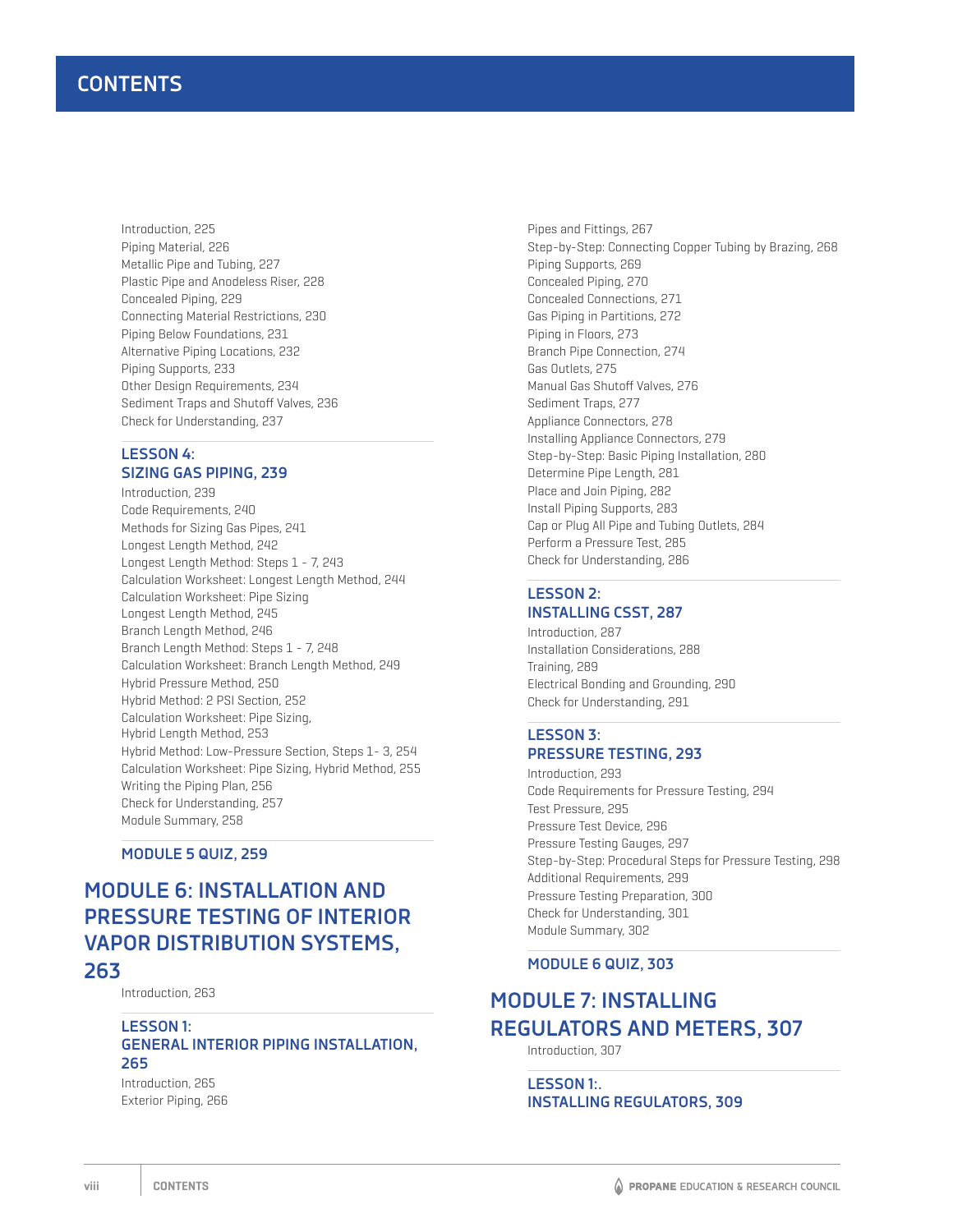Introduction, 309 Code Requirements, 310 Code Requirements for Single- and 2-Stage Systems, 311 Code Requirements for First-Stage and High-Pressure Regulators, 312 Code Requirements: Installation, Location, and Remote Venting, 313 Check for Understanding, 314 Regulator Installation Accessories: Pigtail Connector, 315 Regulator Installation Accessories: Vent Extension, 316 Installing First-Stage Regulators, 317 Installing Integral 2-Stage Regulators, 318 Second-Stage Regulator Installation: A Closer Look, 319 Installing Second-Stage Regulators, 320 Installing 2 psi Service Regulator Systems, 322 Inspecting and Protecting Regulators, 323 Learning Activity: Installing Regulators, 324

### **LESSON 2: INSTALLING VAPOR METERS, 325**

Introduction, 325 Protecting Meters Against Physical Damage, 326 Selecting Meter Location, 327 Installing Meters at Propane Containers, 328 Installing Meters at Service Entrances, 329 Preparing and Mounting the Meter for Service, 330 Check for Understanding, 331 Installing the Meter, 332 Interior Site Assessment, 334 Recommended Installation Review, 335 Module Summary, 337

**MODULE 7 QUIZ, 339**

# **MODULE 8: DESIGN CONSIDERATIONS FOR GAS APPLIANCES, 341**

Introduction, 341

### **LESSON 1: TYPES OF APPLIANCES, 343**

Introduction, 343 Types of Appliances, 344 Listed and Unlisted, 345 Vented and Unvented, 346 Direct Vent Appliances, 347 Venting Requirements, 348 Category I - IV Vented Appliances, 349 Temperature and Condensation, 350

Temperature and Condensation: Category I, III, IV, 351 Dedicated and Convertible Appliances, 352 Residential and Commercial Appliances, 353 Interior and Exterior Appliances, 354 Restrictions on Appliances, 355 Appliance Name Plate, 356 Learning Activity: Reading a Name Plate, 357 Check for Understanding, 358

### **LESSON 2: APPLIANCE LOCATIONS, 359**

Introduction, 359 Appliance Location Code Requirements, 360 Additional Location Code Requirements, 361 Clearance, 362 Accessibility, 363 Room Heaters, 364 Check for Understanding, 365 Attics, 366 Commercial Businesses, 367 Food Service Code Requirements, 368 Prohibited Appliance Locations, 369 Outdoor Appliance Locations, 370 Venting and Piping, 371 Check for Understanding, 372

### **LESSON 3: SELECTING APPLIANCES, 373**

Introduction, 373 Heat Loss, 374 Appliance Input/Output Ratings, 375 Inefficient Appliances, 376 Sizing a Room Heater, 377 Sizing a Central Heat Furnace or Boiler, 378 Sizing a Water Heater, 379 Manufacturer's Specifications, 380 Customer Preference, 381 Check for Understanding, 382

# **LESSON 4:**

### **CONVERTING GAS APPLIANCES, 383**

Introduction, 383 Check the Name Plate, 384 Dedicated Appliances, 385 Convertible Appliances, 386 Conversion Factors, 387 Heat Value and Density, 388 Volume, 389 Input Pressure and Primary Air Supply, 390 High Altitude Combustion, 391 High Altitude Operation, 392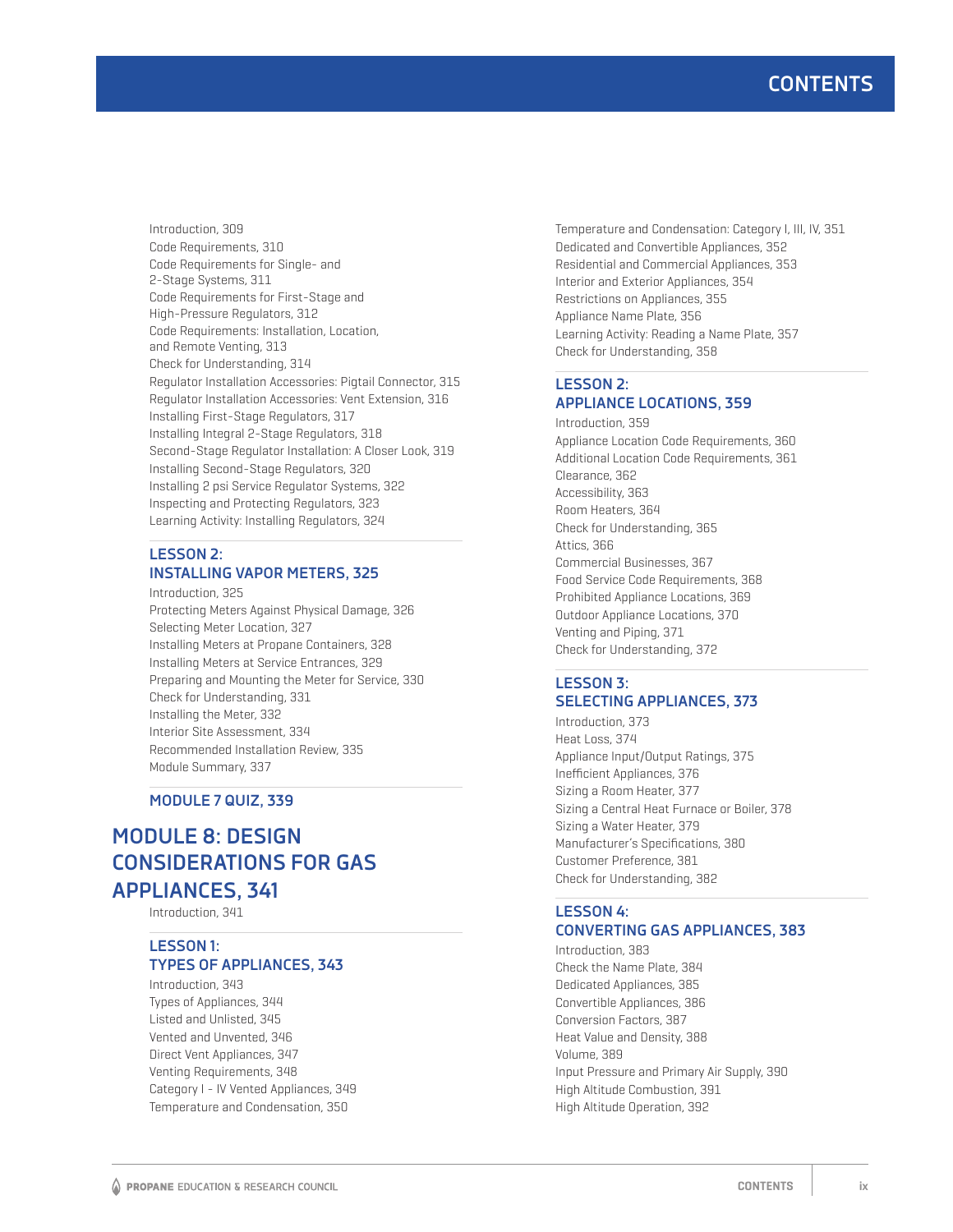High Altitude Adjustments, 393 Orifices and Gas Control Pressure Regulators, 394 Main Burner Orifices, 395 Universal Coaxial Orifices, 396 Orifice Drill Sizes, 397 Controls, 398 Verifying Manifold Pressure, 399 Verifying Manifold Pressure, 400 Documentation and Code Requirements, 401 Check for Understanding, 402 Module Summary, 403

**MODULE 8 QUIZ, 405**

# **MODULE 9: DESIGNING APPLIANCE COMBUSTION, DILLUTION, AND VENTILLATION AIR REQUIREMENTS, 409**

Introduction, 409

### **LESSON 1: CALCULATING AIR FOR GAS APPLIANCES USING THE STANDARD METHOD, 411**

Introduction, 411 General Requirements, 412 General Requirements: What's Not Included and Why, 413 Different Methods for Calculating Air, 414 Standard Method, 415 Standard Method: Steps 1 - 4, 416 Alternative Standard Method: Steps 1 - 3, 417 Calculation Worksheet: Combustion Air, Standard Method, 418 Calculation Worksheet: Combustion Air, Alternate Method, 419 Check for Understanding, 420

#### **LESSON 2: CALCULATING AIR FOR GAS APPLIANCES USING KAIR METHOD, 421**

Introduction, 421 KAIR Method, 422 Calculation for Determining Combustion Air, 423 Step 1: Find Total Input Ratings of All Non-Fan-Assisted Appliances, 424 Step 2: Enter Air Infiltration Rate, 425 Step 3: Calculate Required Volume of Non-Fan-Assisted Appliances, 426 Step 4: Find Total Input Ratings of All Fan-Assisted Appliances, 427

Step 5: Calculate Required Volume of Fan-Assisted Appliances, 428 Step 6: Determine Total Required Volume for All Appliances, 429 Step 7: Determine Available Room Air, 429 Step 8: Determine if Extra Air Openings Are Required, 430 Learning Activity: Kair Method, Combustion Air, 431 Check for Understanding, 432

### **LESSON 3: HOW TO SUPPLY ADDITIONAL COMBUSTION AIR, 433**

Introduction, 433 Different Methods For Supplying Air, 434 Two-Openings Method, 435 Direct Opening, 436 Wall Duct Air Supply, 437 Attic or Crawl Space Outdoor Air Supply, 438 Calculating Sizes for Two Permanent Openings, 439 Calculating Sizes for Two Permanent Openings: Step 1, 440 Calculating Sizes for Two Permanent Openings: Steps 2 & 3, 441 Reduced Building Area Openings, 442 Calculation Worksheet: Reduced Building Area Openings, 443 Single-High Opening Method, 444 Calculating Sizes for One Opening, 445 Calculating the Area of Louvered Openings, 447 Calculating the Area of Louvered Openings: Net Free, 448 Calculating the Area of Louvered Openings: Net-Free/No-Spec Sheet, 449 Outdoor Air vs. Combination Indoor/Outdoor Air, 450 Requirements for Combination Outdoor Openings, 451 Mechanical Air Systems, 453 Mechanical Combustion Air Supply, 454 Engineered Combustion Air Supply, 455 Effect of Direct Vent Appliances on Calculating Air, 455 Learning Activity: Sizing an Opening, 456 Module Summary, 457

### **MODULE 9 QUIZ, 459**

# **MODULE 10: DESIGN OF GAS APPLIANCE VENTING SYSTEMS, 463**

Introduction, 463

### **LESSON 1: TYPES OF VENTING SYSTEMS, 465**

Introduction, ,465 Importance of Venting, 466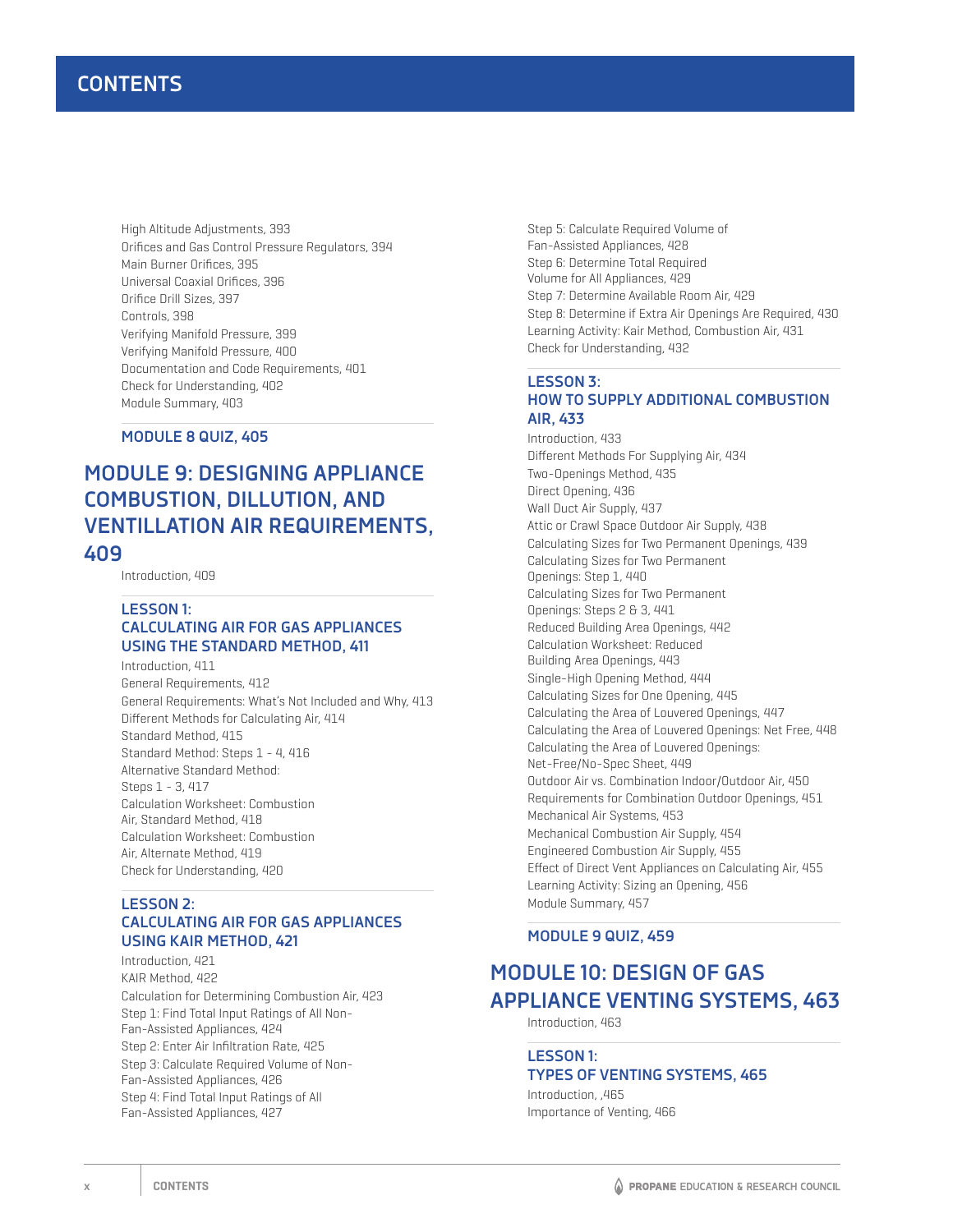Designing Appliance Venting Systems, 467 Types of Venting Systems, 468 Natural Draft Venting Systems, 469 Masonry Chimneys and Gas Vents, 470 Natural Draft Venting Termination, 471 Gas Vent Code Requirements, 472 Direct Venting Systems, 473 Direct Venting Termination, 474 Mechanical Draft Venting Systems, 475 Vent Pressure, 476 Mechanical Draft Venting System Terminations, 477 How Venting Systems Affect Appliance Selection, 478 Check for Understanding, 479

### **LESSON 2: MATERIALS FOR NATURAL DRAFT SYSTEMS, 481**

Introduction, 481 Venting System Components, 482 Types of Vent Materials, 483 Type B-Venting, 484 Type BW-Venting and Type L-Venting, 485 Single-Wall Venting, 486 Single Wall Venting: Code Requirements, 487 Vent Caps, 488 Vent Wyes and Tees, 489 Firestops, 490 Vent Supports, 491 Masonry and Factory-Built Chimneys, 492 Check for Understanding, 493

### **LESSON 3: SIZING NATURAL DRAFT SYSTEMS FOR A SINGLE APPLIANCE, 495**

Introduction, 495 Sizing Methods, 496 Using Venting Tables, 497 Draft Hood and Single-Wall Metal Pipes, 498 Sizing Venting With Two Elbows or Less , 499 Problem 1: Designing a Vent System for a Single Appliance, Draft-Hood Equipped, 500 NFPA 54 Table 13.1 (A) - Type B Double-Wall Gas Vent, 501 Problem 2: Designing a Vent System for a Single Appliance, Fan-Assisted, 502 Problem 3: Designing a Vent System for a Single Appliance, Draft-Hood Equipped, 504 Problem 4: Interpolating Between Table Values, 506 Table 13.1 (A) - Type B Double-Wall Gas Vent, 507 Problem 5: Designing a Vent System for a Single Appliance, Draft-Hood Equipped, 508

Table 13.1 (D) - Masonry Chimney, 509 Table F.2.3 - Masonry Chimney Liner Dimensions with Circular Equivalents, 510 Problem 6: Sizing for an Exterior Chimney, 512 Table 13.1 (F) - Exterior Masonry Chimney, 513 Winter Design Temperatures for the Contiguous United States, 514 Sizing Single Appliance Venting Systems Using More Than Two Elbows, 515 Single Category I Appliance Installation Using More Than Two Elbows, 516 Table 13. 1 (a) Type B Double-Wall Gas Vent, 517 Obstructions and Vent Dampers, 518 Two-Stage or Modulating Appliances, 519 Sizing Vent Connectors, 520 Maximum Lengths, 521 Sizing Gas Vents, 522 Vertical Vent Upsizing, 523 Outdoor Exposures, 524 Clay-Tile-Lined Exterior Masonry Chimneys, 525 Learning Activity: Choosing Venting For An Existing B-Vent, 526 Check for Understanding, 527

### **LESSON 4: DESIGNING NATURAL DRAFT VENTING SYSTEMS, 529**

Introduction, 529 Sizing New Multiple Category I Appliance Venting Systems, 530 Vent Connector Length, 531 Problem 1: Common Venting Two Appliances, Draft Hood Equipped, 532 Table 13.2 (B) - Type B Double-Wall Vent, 533 Problem 2: Common Venting Water Heater with Furnace, 534 Table 13.2. (b) - Type B Double-Wall Vent, 535 Problem 3: Interior Masonry Chimney with Two Appliances, 536 Table 13.2 (d) Masonry Chimney, 538 Vent Connector Manifold, 539 Problem 4: Sizing a Vent Connector Manifold, 540 Connecting Appliance Venting to Existing Venting Systems, 541 Installation Questions, 542 Multistory Venting Considerations, 543 Multistory Vent Height, 544 Multistory Lowest Vent and Vent Connector Sizing, 545 Multistory Vent Offsets and Capacity, 546 NFPA 54 Requirements, 547 Minimize Lateral Runs, 548 Provide Required Clearances , 549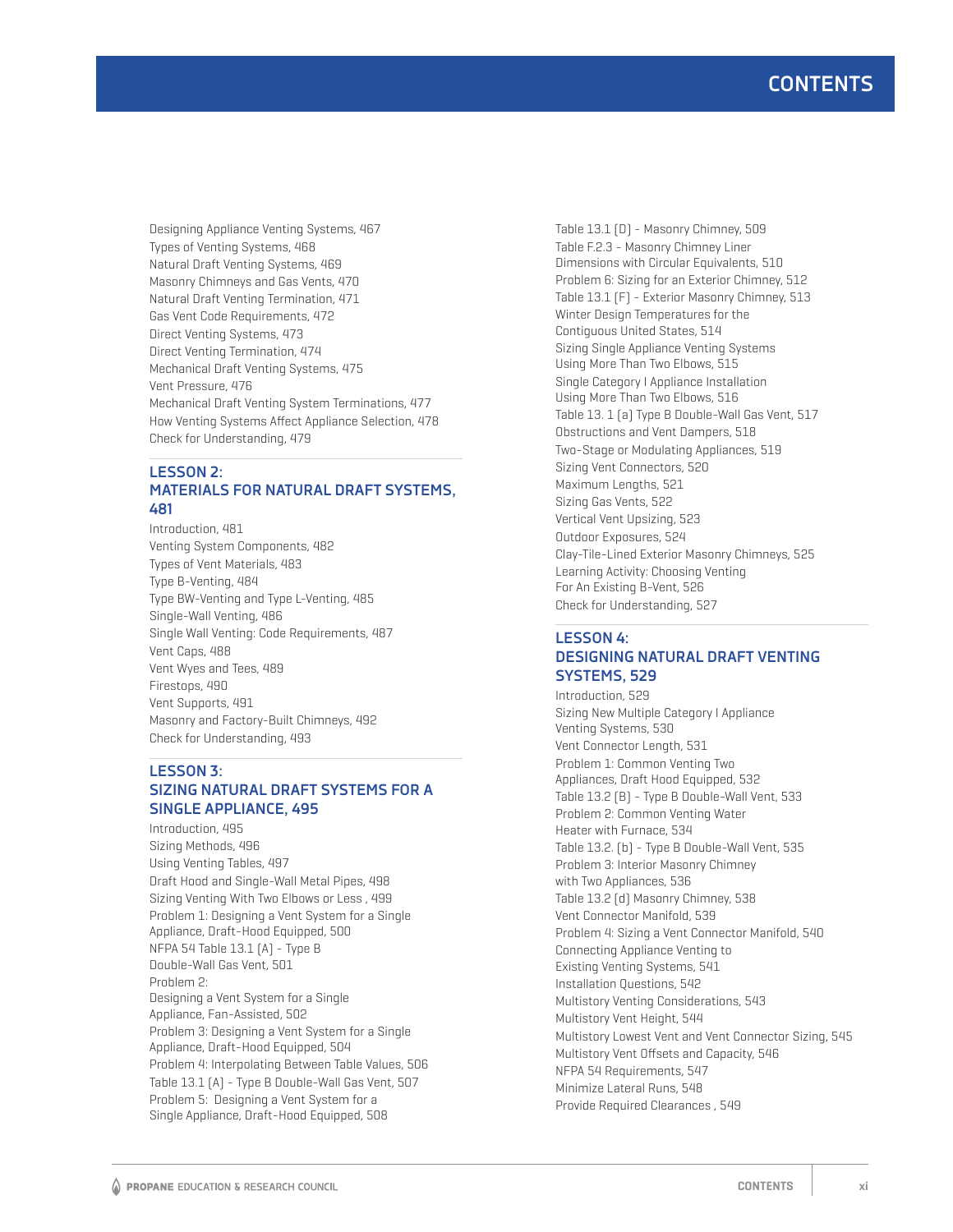Avoid Existing Ducts , 550 Other Considerations, 551 Learning Activity: Venting Multiple Appliances Into A Single Vent, 552 Check for Understanding, 553 Table 13.2 (B) - Type B Double-Wall Vent, 554

#### **LESSON 5: MECHANICAL DRAFT VENTING SYSTEMS, 555**

Introduction, 555 Mechanical Draft Systems , 556 Induced Draft, 557 Forced Draft, 558 Mechanical Vent System Advantages, 559 Electrical Interlock, 560 Direct Vent Systems, 561 Exhaust Systems, 562 Excessive Negative Pressure, 563 Gas Clothes Dryer, 564 High-Efficiency Appliance Systems, 565 Venting for High-Efficiency Appliances, 566 Layout and Selection, 567 Condensation Drain, 568 Check for Understanding, 569 Module Summary, 570

#### **MODULE 10 QUIZ, 571**

# **MODULE 11: INSTALLING GAS APPLIANCE VENTING SYSTEMS, 575**

Introduction, 575

#### **LESSON 1: INSTALLING NATURAL DRAFT VENTING SYSTEMS, 577**

Introduction, 577 Installing Venting Components, 578 Draft Hood, 579 Draft Hood Location, 580 Vent Connectors, 581 Installing Vent Connectors, 582 Vent Connector Thickness, 583 Vent Connectors, 584 Maintaining Proper Clearances, 585 Joint Connections, 586 Vent Wyes, Tees, and Firestops, 587 Vent Supports and Roof Flashing, 588 Vent Caps, 589 Termination Requirements: Chimneys, 590 Termination Requirements: Gas Vents, 591 Connecting to a Common Vent, 592 Connecting Oil and Gas Appliances to a Common Vent, 593 Installing a Metal Chimney Liner, 594 Venting in Colder Climates, 595 Multistory Venting, 596 Check for Understanding, 597

### **LESSON 2: INSTALLING MECHANICAL AND DIRECT VENTING SYSTEMS, 599**

Introduction, 599 Installation Guidelines for Mechanical Draft Venting Systems, 600 Mechanical Draft Systems, 601 Mechanical Draft Systems: Considerations, 602 Installing a Mechanical Draft System, 603 Mechanical Vent Systems: Sidewall Vented, 604 Step-by-Step: Mechanical Vent Systems: Installing PVC Pipe, 605 Mechanical Power Vent Systems Added to Category I Appliances, 606 Step-by-Step: Process of Adding Mechanical Power Vent Systems, 607 Mechanical Draft Venting Termination, 609 Direct Vent Systems Installation Guidelines, 610 Direct Vent Appliances: Guidelines, 611 Venting System Component with a Direct Vent Appliance, 612 Proper Operation of an Appliance, 613 Check the Siding, 614 Step-by-Step: Installing a Direct Vent system, 615 Direct Venting Termination, 616 Installing an Exhaust Hood, 617 Exhaust Venting System, 618 Check for Understanding, 619 Module Summary, 620

#### **MODULE 11 QUIZ, 621**

# **MODULE 12: CONDUCTING A LEAK CHECK, 625**

Introduction, 625

#### **LESSON 1: LEAK CHECK PROCEDURES, 627**

Introduction, 627 Leak Check, 628 Performing a Leak Check, 629 Appliances With 100% Safety Shutoff Valves , 630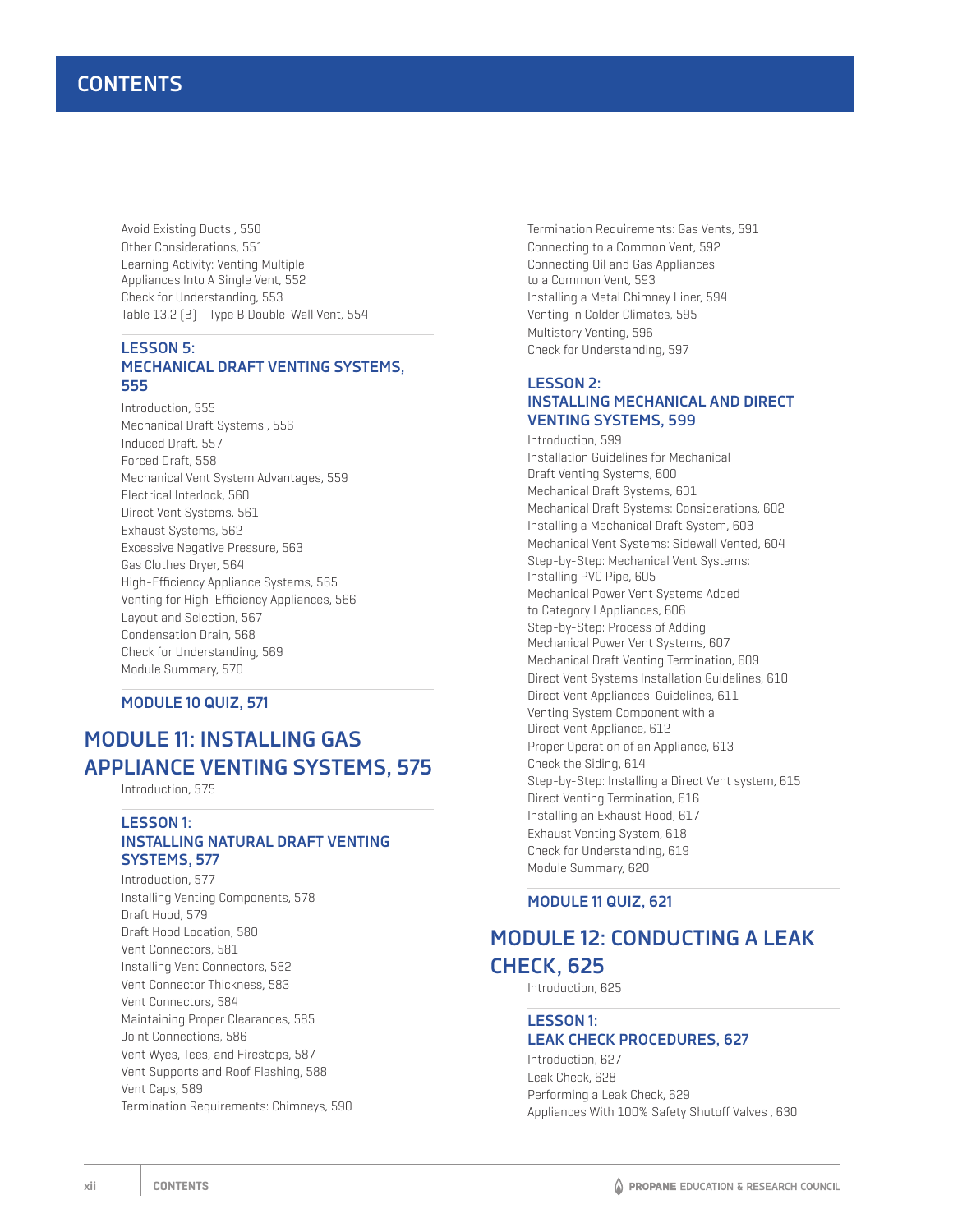Appliances Without 100% Safety Shutoff Valves , 631 Leak Check Instruments, 632 Leak Check Methods, 633 Using a Manometer, 634 Performing a Leak Check Using a Manometer, 635 Using a Test-Block Gauge, 638 Performing a Leak Check Using a Test-Block Gauge, 639 Using a High-Pressure Gauge, 641 Performing a Leak Check Using a High-Pressure Gauge, 642 Using a Vapor Meter , 644 Performing a Leak Check Using a Vapor Meter, 645 Check for Understanding, 647 If You Discover a Leak, 648 Isolated Testing of Piping for Leaks, 649 Integral 2-Stage Regulator Testing , 651 Learning Activity: Leak Checking with a Block Gauge Decision Tree, 652 Module Summary, 653

### **MODULE 12 QUIZ, 655**

# **MODULE 13: PURGING AIR FROM A GAS PIPING SYSTEM, 657**

Introduction, 657

### **LESSON 1:**

#### **PURGING AIR FROM A PIPING SYSTEM, 659** Introduction, 659

Purging, 660 Safety Precautions, 661 Piping System Layout, 662 Preliminary Purging Steps, 663 Purging Outdoor Piping, 664 Steps for Purging First-Stage Lines and Lines to Outdoor Appliances, 665 Purging Indoor Piping, 666 Releasing Purged Propane, 667 Controlled Purging Burner Method, 668 Appliance Burner Method, 671 Steps for Purging Using an Appliance Burner, 672 Remote Purge Line, 674 Learning Activity: Purging Air Decision Tree, 678 Check for Understanding: Purging, 679 Module Summary, 680

#### **MODULE 13 QUIZ, 681**

# **MODULE 14: APPLIANCE STARTUP AND TEST REQUIREMENTS, 683**

Introduction, 683

### **LESSON 1: APPLIANCE STARTUP, 685**

Introduction, 685 Requirements for Placing Appliances into Initial Operation, 686 Code Requirements, 687 Lighting Appliance Pilots, 688 Steps for Lighting a Standing Pilot, 689 Steps for Lighting Pilots Without Pilot Safety Devices, 692 Steps for Starting Up Electronic Control Ignition Systems, 693 Check for Understanding, 695

### **LESSON 2: SYSTEM FLOW AND LOCKUP TESTS, 697**

Introduction, 697 Purpose of Tests, 698 Flow and Lock-Up, 699 Regulators, 700 Flow Test Using a Manometer, 701 Flow Test Procedure, 702 Flow Test at Second-Stage or Line Regulator, 703 Flow Test at 2-PSI or First-Stage Regulator, 704 Lock-Up Test for Second or Integral 2-Stage Regulator, 705 Lock-Up Test for First-Stage or 2-PSI Regulator, 708 Learning Activity: System Flow and Lockup Test Decision Tree, 709 Check for Understanding, 710 Check for Understanding, 711

#### **LESSON 3: SPILLAGE TEST, 713**

Introduction, 713 Spillage Test Procedure, 714 Check for Understanding, 716

### **LESSON 4: APPLIANCE CONTROLS, 717**

Introduction, 717 Placing Appliances into Initial Operation, 718 Appliance Controls, 719 Gas Controls, 720 Mechanical Gas Controls , 721 Pressure-Regulated Gas Control Valve, 722 Shutting Main Burner Off , 723 Thermostats, 724 Ignition Controls and Devices, 725 Thermocouples , 726